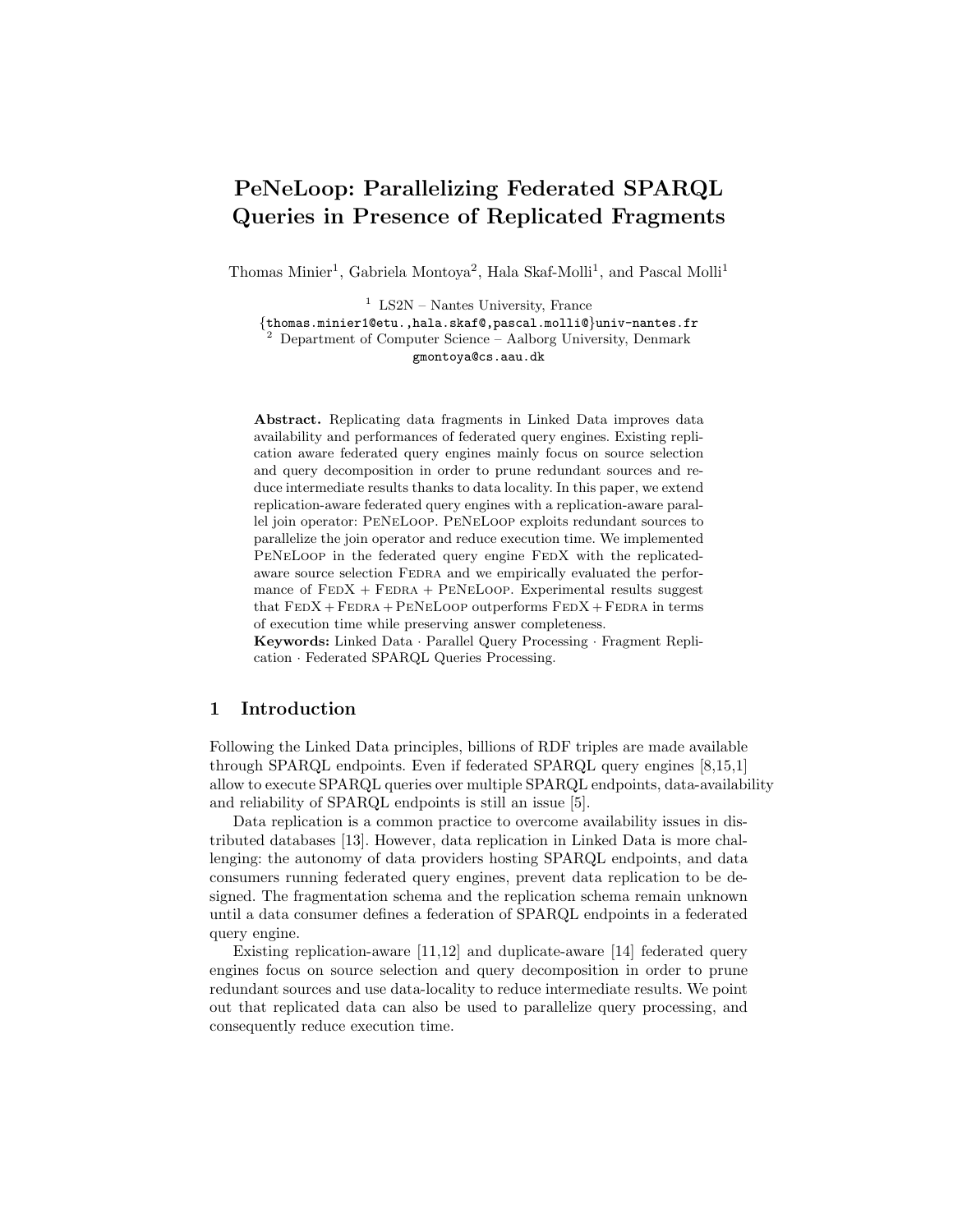In this paper, we extend replication-aware federated query engines with PeNeLoop, a replication-aware parallel join operator. More precisely, PeNeLoop solves the parallel join problem with fragment replication (PJP-FR). Given a SPARQL query and a set of data sources with replicated fragments, the problem is to use all data sources to reduce query execution time while preserving answer completeness and reducing data redundancy.

In contrast to inter-operator parallelism proposed in the state-of-the-art federated query engines [\[1,](#page-12-0)[15\]](#page-13-1), PeNeLoop introduces parallelization at the operator level in order to preserve properties ensured by replicated-aware source selection strategies [\[11\]](#page-13-3) and replication-aware query decompositions [\[12\]](#page-13-4).

PENELOOP is based on Bound Join operator implemented in FEDX [\[15\]](#page-13-1). Bound joins were originally designed to reduce the number of requests sent in a nested loop join [\[13\]](#page-13-2). PeNeLoop extends bound joins processing to use all relevant endpoints with replicated fragments and distribute join processing among them. The contributions of this work are as follows:

- (i) We present PeNeLoop, a novel replication-aware parallel join operator that uses replicated fragments to reduce query execution time. PeNeLoop is the fist attempt to use replicated fragments to parallelize query processing in Linked Data
- (ii) We extend the federated query engine  $FEDX$  [\[15\]](#page-13-1) and the source selection strategy FEDRA [\[11\]](#page-13-3) with PENELOOP.
- (iii) We experiment  $FEDX$ ,  $FEDX + FEDRA$  and  $FEDX + FEDRA + PENELoop$  in different setups. We show that  $FEDX + FEDRA + PENELoop$  outperforms  $FEDX$  and  $FEDX + FEDRA$  in terms of execution time while preserving properties of FEDRA in terms of reduced number of transferred tuples and answer completeness. The improvements are significative for queries with a large number of intermediate results.

The paper is organized as follows: Section [2](#page-1-0) provides background and motivations. Section [3](#page-3-0) presents the PeNeLoop approach and algorithm. Section [4](#page-5-0) presents our experimental setup and describes our results. Section [5](#page-10-0) summarizes related works. Finally, conclusions and future works are outlined in Section [6.](#page-12-2)

# <span id="page-1-0"></span>2 Background and Motivations

For replicating data, we follow the approach of replicated fragments introduced in [\[11](#page-13-3)[,12\]](#page-13-4). Data consumers replicate fragments composed of RDF triples that satisfy a given triple pattern. Figure [1a](#page-2-0) shows a fragment from DBpedia which contains RDF triples that match the triple pattern ?film dbo:director ?director. Fragments are described using a 2-tuple fd that indicates the authoritative source of the fragment, e.g. DBpedia, and the triple pattern met by the fragment's triples.

Figure [1b](#page-2-1) shows a federation with four SPARQL endpoints:  $E_0$ ,  $E_1$ ,  $E_2$  and  $E_3$ . These endpoints expose replicated fragments from DB pedia and Linked-MDB. Figure [1c](#page-2-2) describes a federated SPARQL query Q1 executed against this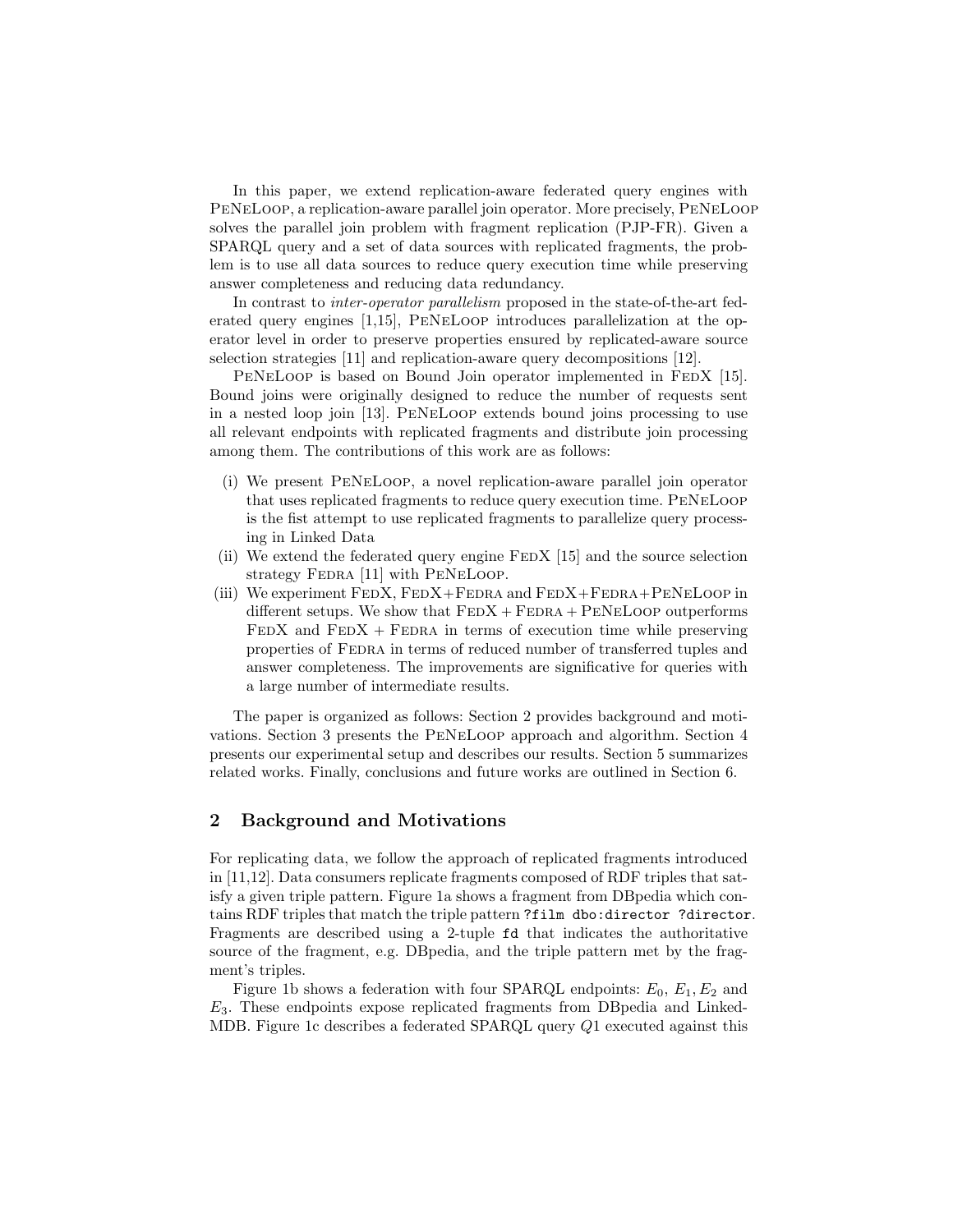#### <span id="page-2-0"></span>(a) Fragment description

<span id="page-2-1"></span>(b) Replicated fragments



<span id="page-2-2"></span>1 (c) Federated SPARQL query Q1 and its relevant fragments and endpoints

|                                                                               |               | Triple   | Relevant | Relevant   |
|-------------------------------------------------------------------------------|---------------|----------|----------|------------|
| select distinct *<br>where                                                    |               | pattern  | fragment | endpoint   |
| ?director dbo: nationality ?nat.                                              | tp1           | $tp_1$   |          | $E_0$      |
| ?film db: director ?director.                                                 | tp2           | $tp_2$   | $_{f2}$  | $E_1, E_2$ |
| ? movie owl: sameAs ? film.                                                   | tp3)          | $tp_3$   | $f_3$    | E2         |
| ? movie linkedmdb: genre ? genre.<br>?genre linkedmdb:film_genre_name ?gname. | tp4)<br>(tp5) |          |          |            |
|                                                                               |               | $tp_4$   |          | $E_1, E_3$ |
|                                                                               |               | $tp_{5}$ |          | $E_2, E_3$ |

Fig. 1: A federation with replicated fragments

federation and its relevant fragments. For instance, the triple pattern  $tp_4$  has relevant fragment  $f_4$  that has been replicated at  $E_1$  and  $E_3$ .

The logical plan of Q1 produced by FEDX [\[15\]](#page-13-1) is presented in Figure [2a.](#page-3-1) As FEDX is not replication-aware, *i.e.*, it does not know that the evaluation of  $tp_2$ at  $E_1$  or  $E_2$  will produce the same results, query execution following this plan will retrieve redundant data from endpoints and increase significantly the query execution time.

The FEDRA [\[11\]](#page-13-3) replication-aware source selection prunes redundant sources in order to minimize intermediate results. FEDRA selects  $E_2$  for  $tp_2, tp_3$  and  $tp_5$ ,  $E_1$  for  $tp_4$  and  $E_0$  for  $tp_1$ . Next, FEDRA lets FEDX builds the logical plan of Figure [2b](#page-3-2) that minimizes intermediate results.

As pointed in Figure [2b,](#page-3-2) FEDRA has removed  $E_3$  from selected sources of  $tp_4$ . However, it also removes an opportunity of parallelization. Indeed, it is possible to use both endpoints to perform in parallel half of the join of  $\bowtie_2$  with  $E_1$  and the other half with  $E_3$  $E_3$ , as they mirror each other <sup>3</sup>.

Such parallelization can be obtained with a replication-aware query decomposer or with intra-operator [\[13\]](#page-13-2) parallelism. In this paper, we focus on the second approach because it can be easily embedded in current federated query

<span id="page-2-3"></span><sup>&</sup>lt;sup>3</sup> Note that joins  $\bowtie_1$  and  $\bowtie_3$  cannot be parallelized in this way, because  $\bowtie_1$  is a local join performed at  $E_2$ , and  $tp_1$  has only one relevant source.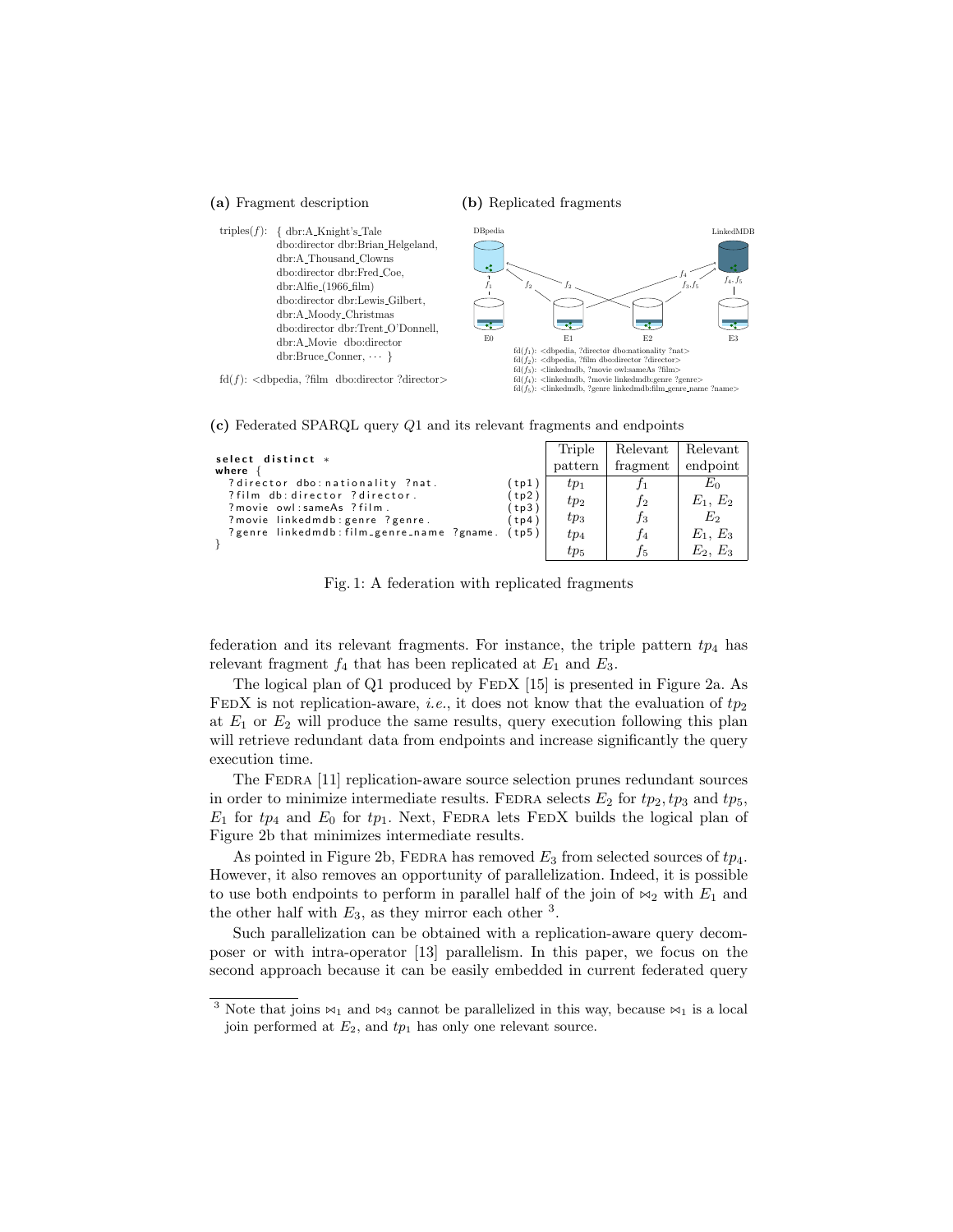<span id="page-3-2"></span><span id="page-3-1"></span>

Fig. 2: Logical plans generated by  $\text{FEDX}$  and  $\text{FEDX}$  +  $\text{FEDRA}$  for  $Q1$ 

engines. Consequently, the challenge is to build replication-aware parallel operators to speed-up query execution.

#### Parallel Join Problem with Fragment Replication (PJP-FR)

Given  $S_1$  and  $S_2$  two disjoint sets of replicated data sources. A set of replicated data sources is a set of endpoints that replicate the same fragments. Given a join  $\bowtie_i$  between  $O_1$  and  $O_2$  with relevant sources respectively,  $S_1$  and  $S_2$ . The parallel join problem with fragment replication is to distribute the execution of join  $\bowtie_i$  among endpoints of  $S_1$  and  $S_2$  in order to minimize the execution time while guaranteeing complete query answers.

# <span id="page-3-0"></span>3 PeNeLoop : A Replication-Aware Nested Loop Join Operator

PeNeLoop is a solution for parallel join problem with fragment replication with the following assumptions: (i) we focus on nested loop join (NLJ), (ii) we do not consider the load of different endpoints, (iii) we consider that replicated fragments are synchronized, (iv) replicated sources are determined by a replicationaware source selection algorithm as FEDRA before pruning.

#### 3.1 NLJ Processing

During a NLJ processing, the query engine iteratively evaluates each triple pattern, starting with a single pattern and substituting the set of mappings produced by the pattern's execution in the next evaluation step. Even if a NLJ is more efficient when the first evaluated triple patten is more selective than the others, it still produces many remote requests in a distributed setting. In FEDX  $[15]$ , the Bound Join (BJ) operator is proposed to minimize the number of join steps and the number of requests sent in nested loop joins. A BJ consists of a nested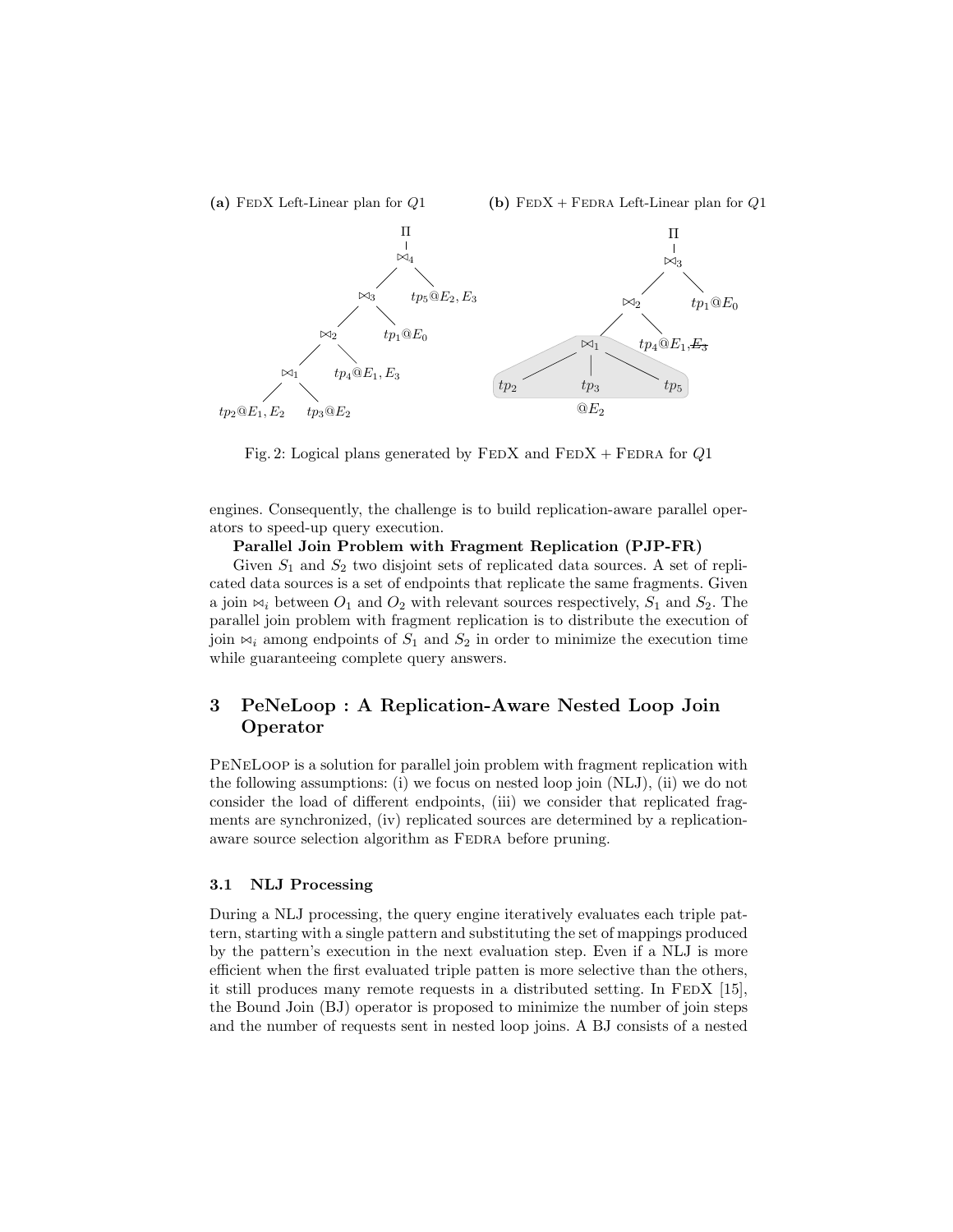loop join where sets of mappings are grouped in *blocks*, *i.e.*, as a single subquery using SPARQL UNION constructs. The subquery is then sent to the relevant endpoint in a single remote request. This technique acts as a distributed semijoin and allows to reduce the number of requests by a factor equivalent to the size of the block.

PeNeLoop proposes to parallelize the BJ operator itself. Instead of sending all blocks to the same endpoint, PeNeLoop uses the knowledge about replicated sources to further parallelize the bound join operator. When processing a join in a basic graph pattern  $(BGP)$ , if the current triple pattern has  $N$  relevant sources that replicate the same fragment, PeNeLoop sends each block to a different endpoint in a Round Robin fashion, *i.e.*, the block  $b_i$  is sent to the endpoint  $E_k$ ,  $k = i \mod N$ . Therefore, PENELOOP does not increase the number of remote calls while increasing the parallelization during join processing.

#### 3.2 PeNeLoop Algorithm

# Algorithm 1: PeNeLoop

<span id="page-4-7"></span><span id="page-4-6"></span><span id="page-4-5"></span><span id="page-4-4"></span><span id="page-4-3"></span><span id="page-4-0"></span>

|                                                                                           | <b>Input:</b> $tp = \langle s, p, \varphi \rangle$ : a triple pattern, $E = \{E_0, \ldots, E_{m-1}\}$ : relevant endpoints |    |                                  |  |  |
|-------------------------------------------------------------------------------------------|----------------------------------------------------------------------------------------------------------------------------|----|----------------------------------|--|--|
|                                                                                           | of tp, NextOp: next operator in the pipeline, b: maximum number of                                                         |    |                                  |  |  |
|                                                                                           | mappings per block                                                                                                         |    |                                  |  |  |
| <b>Data:</b> $M_i$ : a set of mappings produced by the previous operator in the pipeline, |                                                                                                                            |    |                                  |  |  |
| $B = \{M_1, \ldots, M_n\}$ : block of sets of mappings waiting to be sent                 |                                                                                                                            |    |                                  |  |  |
| <b>Init:</b> $B = \{ \}, k = 0$                                                           |                                                                                                                            |    |                                  |  |  |
|                                                                                           | <b>1</b> SendBlock(block, tp):                                                                                             |    | 11 $\frac{1}{2}$ on Results (R): |  |  |
| $\mathbf 2$                                                                               | $Q =$ GroupedSubquery( <i>block</i> , tp)                                                                                  |    | 12   Send $(R)$ to $NextOp$      |  |  |
| 3                                                                                         | SendQuery(Q) to $E_k$                                                                                                      |    | 13 $\frac{1}{2}$ on End():       |  |  |
|                                                                                           | 4   $B = \{\}$                                                                                                             |    | 14   if $Size(B) \geq 0$ then    |  |  |
|                                                                                           | 5 $k = (k+1) \mod Size(E)$                                                                                                 | 15 | $\vert$ SendBlock $(B, tp)$      |  |  |
|                                                                                           | 6 $\frac{1}{2}$ on Mappings $(M_i)$ :                                                                                      | 16 | end                              |  |  |
| 7                                                                                         | $B = B \cup \{M_i\}$                                                                                                       | 17 | Close()                          |  |  |
| 8                                                                                         | if $Size(B) \geq b$ then                                                                                                   |    |                                  |  |  |
| 9                                                                                         | SendBlock $(B, tp)$                                                                                                        |    |                                  |  |  |
| 10                                                                                        | end                                                                                                                        |    |                                  |  |  |
|                                                                                           |                                                                                                                            |    |                                  |  |  |

<span id="page-4-2"></span><span id="page-4-1"></span>PeNeLoop is defined as part of a pipelining approach allowing for intermediate results to be processed by the next operator as soon as they are ready, providing higher throughput than a blocking model.

Algorithm [1](#page-4-0) describes the PeNeLoop algorithm using an event driven paradigm. Sets of mappings  $M_i$  are produced by the previous operator in the pipeline and sent in continuous to PENELOOP operator. When a set  $M_i$  arrives (Line [6\)](#page-4-1), it is stored in the next block  $B$ . When  $B$  reaches its maximum size  $b$  (Line [8\)](#page-4-2), PENELOOP generates a subquery in a Bound Join fashion using  $B$  and  $tp$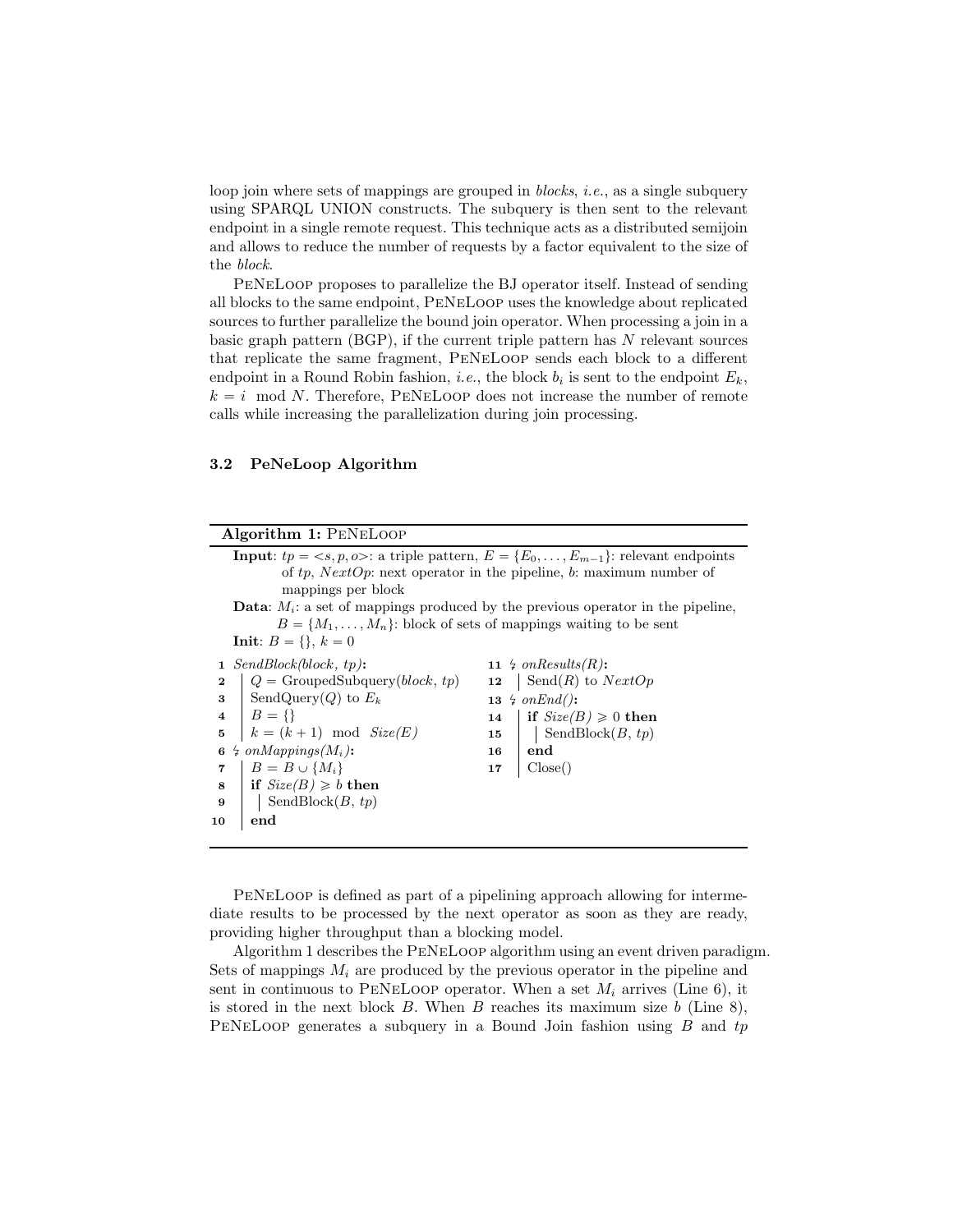<span id="page-5-1"></span>

Fig. 3: Join processing of  $Q1$  with PENELOOP

(Line [2\)](#page-4-3). Then, the subquery is sent to the endpoint  $E_k$  (Line [3\)](#page-4-4), B is cleared and the next endpoint is selected using our Round Robin approach (Line [5\)](#page-4-5).

When results, *i.e.*, new sets of mappings, arrive from the requested endpoints (Line [11\)](#page-4-6), they are sent to the next operator in the pipeline. Finally, when the previous operator has completed its work and will not produce any more data (Line [13\)](#page-4-7), PeNeLoop sends the last non-empty block and then close the operator.

In the following, we illustrate PeNeLoop processing for the query Q1 (Fig-ure [1c\)](#page-2-2) using the query plan generated by  $FEDX + FEDRA$  (Figure [2b\)](#page-3-2). For simplicity, we fix  $b = 2$ .

Figure [3](#page-5-1) illustrates a snapshot of the pipeline during the evaluation of the triple pattern  $tp_4$  of the query Q1. We focus on processing of join  $\bowtie_2$ , performed using PENELOOP. Two blocks  $\{M_1, M_2\}$  and  $\{M_3, M_4\}$  have been already sent to  $E_1$  and  $E_3$ , respectively. A set of mappings  $M_5$  arrived from the join  $\bowtie_1$  and was placed in the next block. When another set of mappings  $M_6$  arrives, the block will be full and sent to the next endpoint  $E_1$ . Join  $\bowtie_2$  ends when no more mappings are produced by join  $\bowtie_1$ .

### <span id="page-5-0"></span>4 Experimental Study

The goal of the experimental study is to evaluate the execution time reduction obtained with the parallelization enabled by PeNeLoop. Moreover, such reduction is obtained without degrading the reduced number of transferred tuples and the answer completeness granted by FEDRA. We compare the performance of the federated query engine FedX alone, FedX with the addition of Fe- $DRA$  (FEDX + FEDRA) and FEDX with both FEDRA and PENELOOP (FEDX +  $FEDRA + PENELoop$ ).

We expect to see that  $FEDX + FEDRA + PENELoop$  exhibits lower query execution time than  $FEDX$  and  $FEDX + FEDRA$ , while maintaining the same number of transferred tuples and answer completeness.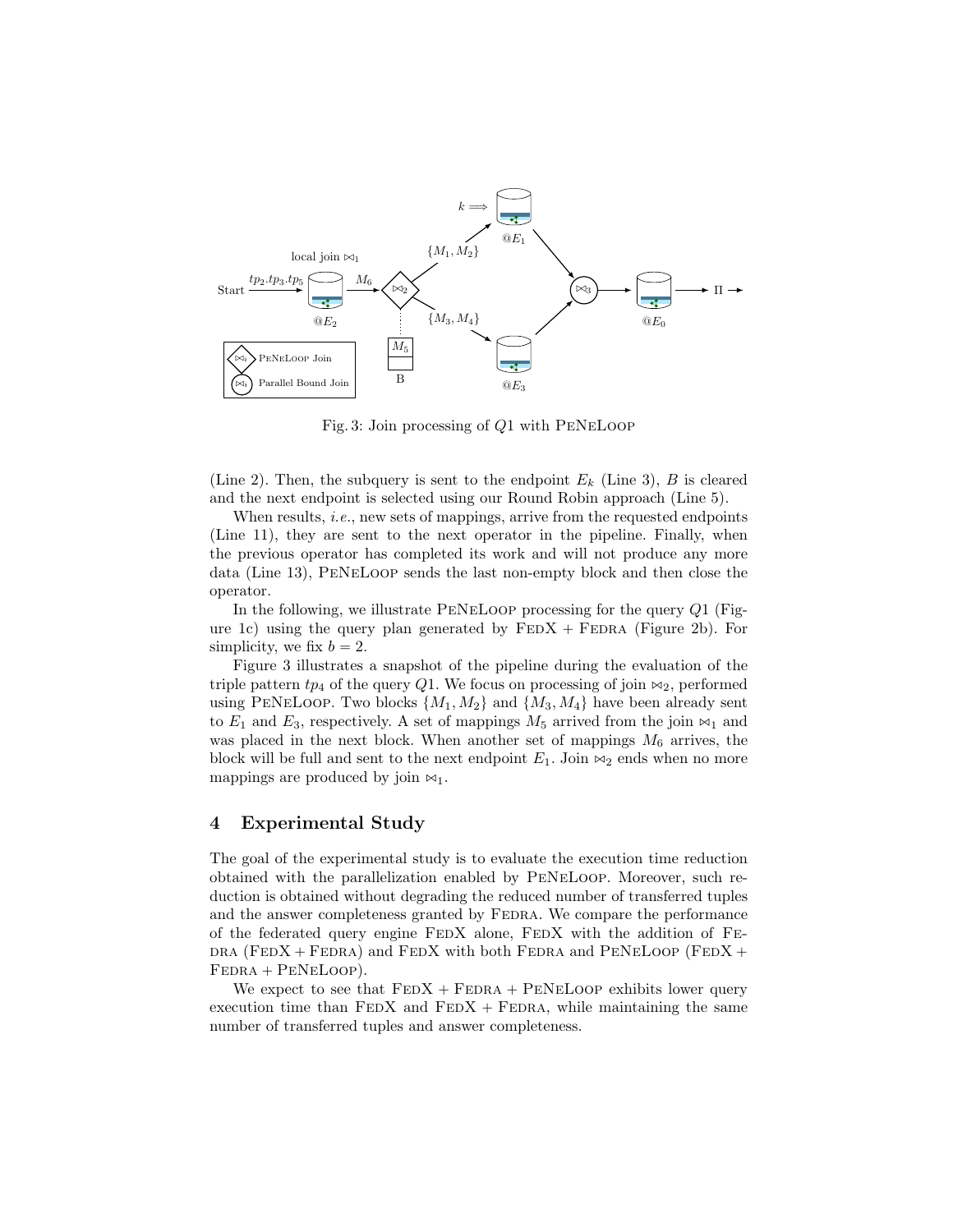Dataset and Queries: We use one instance of the Waterloo SPARQL Diversity Test Suite (WatDiv) synthetic dataset  $[2,3]$  $[2,3]$  with  $10^5$  triples. We generate 50,000 queries from 500 templates. Next, we unbound subjects and objects of each query. 100 queries with at least one join are then randomly picked to be executed against our federations. Generated queries are STAR, PATH and SNOWFLAKE shaped queries, we use the DISTINCT modifier.

Federations: We setup three federations with respectively 10, 20 and 30 SPARQL endpoints, and generate three versions of each of these federations by randomizing the fragmentation schema. Every schema is distinct from the others. Fragments are created from the 100 random queries and are replicated exactly three times to provide opportunities of parallelization.

To measure the number of transferred tuples, the federated query engine accesses SPARQL endpoints through a proxy. All the federation endpoints are deployed on the same machine, and to simulate the network latency, the proxies were configured to add a delay of 30ms to each request.

Hardware configuration: One machine with Intel Xeon E5-2680 v2 2.80GHz and 128GB of RAM hosts the SPARQL endpoints and performs the queries. Each  $SPARQL$  endpoint is deployed using Jena Fuseki  $1.1.1<sup>4</sup>$  $1.1.1<sup>4</sup>$  $1.1.1<sup>4</sup>$ . Fuseki is configured to handle incoming queries on only one executing thread to increase the stress load and study the effect of the parallelization done by the engine. Endpoints have no limitations in term of memory used.

**Implementations:**  $FEDX + FEDRA$  implementation<sup>[5](#page-6-1)</sup> (in Java) has been modified to preserve the multiple sources that provide the same relevant fragments. Additionally, FEDX join processing has been modified to remove some redundant synchronization barriers imposed by FEDX on the first join of a plan, i.e., the right operand can start execution before the left one has finished its evaluation, and to use PENELOOP operator when possible<sup>[6](#page-6-2)</sup>. Every configuration of this experimental study has received the same modifications. Proxies used to measure results are implemented in Java 1.7, using the Apache HttpComponents Client library  $4.3.5^7$  $4.3.5^7$ .

Evaluation Metrics: i) Execution Time  $(ET)$ : is the elapsed time since the query is posed until the complete answer is produced. We used a timeout of 1800 seconds. ii) Number of parallelized queries (NPQ): is the number of queries where at least one join has been parallelized by PeNeLoop. This metric is only used in  $FEDX + FEDRA + PENELoop$ . Queries marked as *improved* have a lower execution time  $(ET)$  with  $FEDX + FEDRA + PENELoop$  than with  $FEDX + FEDRA.$  *iii*) *Number of Transferred Tuples (NTT):* is the number of transferred tuples from all the endpoints to the query engine during a query evaluation. *iv*) Completeness  $(C)$ : is the ratio between the answers produced by the query execution engine and the answers produced by the evaluation of the

<span id="page-6-0"></span> $^4$  <http://jena.apache.org/>, January 2015.

<span id="page-6-1"></span> $^5$  <https://github.com/gmontoya/fedra>, June 2016.

<span id="page-6-2"></span> $6$  Implementation available at: <https://github.com/Callidon/peneloop-fedx>

<span id="page-6-3"></span> $7$  <https://hc.apache.org/>, October 2014.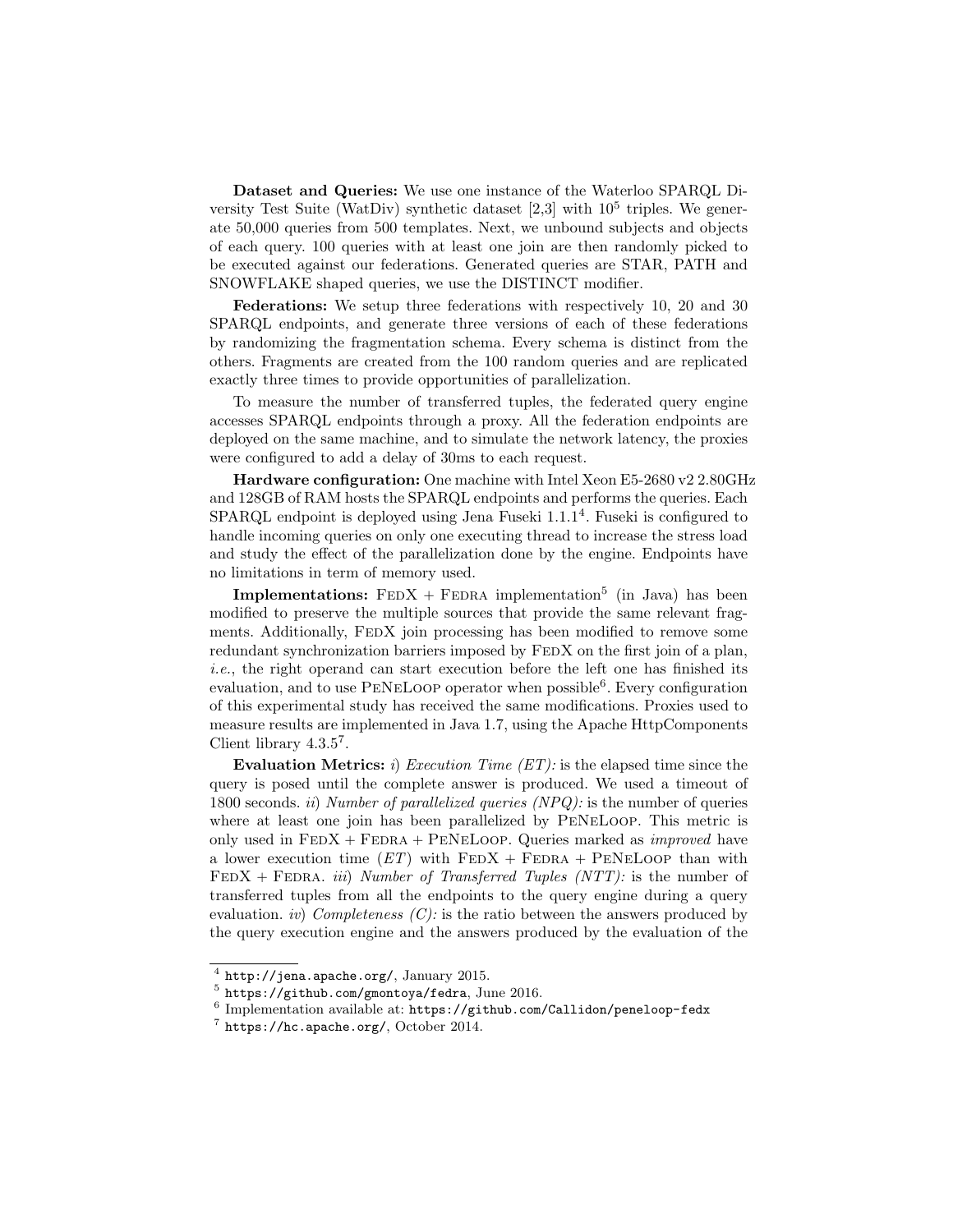<span id="page-7-1"></span>

Number of endpoints in federation

Fig. 4: Average execution time with FEDX  $(F)$ , FEDX + FEDRA  $(F+F)$  and  $FEDX + FEDRA + PENELoop (F+F+P).$ 

query over the set of all triples available in the federation; values range between 0.0 and 1.0.

Results presented for ET, NTT and C correspond to the average over the three versions generated for each size of federation. Queries that failed to deliver an answer due to a query engine internal error are excluded from the final results.

Statistical Analysis: The Wilcoxon signed rank test [\[17\]](#page-13-6) for paired nonuniform data is used to study the significance of the improvements on perfor-mance obtained when the join execution benefits from replicated fragments.<sup>[8](#page-7-0)</sup>

#### 4.1 Execution time

Figure [4](#page-7-1) summarizes the execution time  $(ET)$  for the three federations. Execution time  $ET$ ) with  $FEDX + FEDRA + PENELoop$  is better for all federations than with  $FEDX$  and  $FEDX + FEDRA$ . As queries have unbounded subjects and unbounded objects, they generated more intermediate results during joins, which allow PeNeLoop to distribute more bindings between relevant sources. Figure [5](#page-8-0) presents the execution time for queries with a large number of intermediate results (at least 1000 tuples). This represents 562 queries out of 865 for all federations. PeNeLoop is even more efficient for queries with a large number of intermediate results. This is an important result because generally the number of the intermediate results impacts negatively the query execution time.

<span id="page-7-0"></span><sup>8</sup> The Wilcoxon signed rank test was computed using the R project ([http://www.](http://www.r-project.org/) [r-project.org/](http://www.r-project.org/))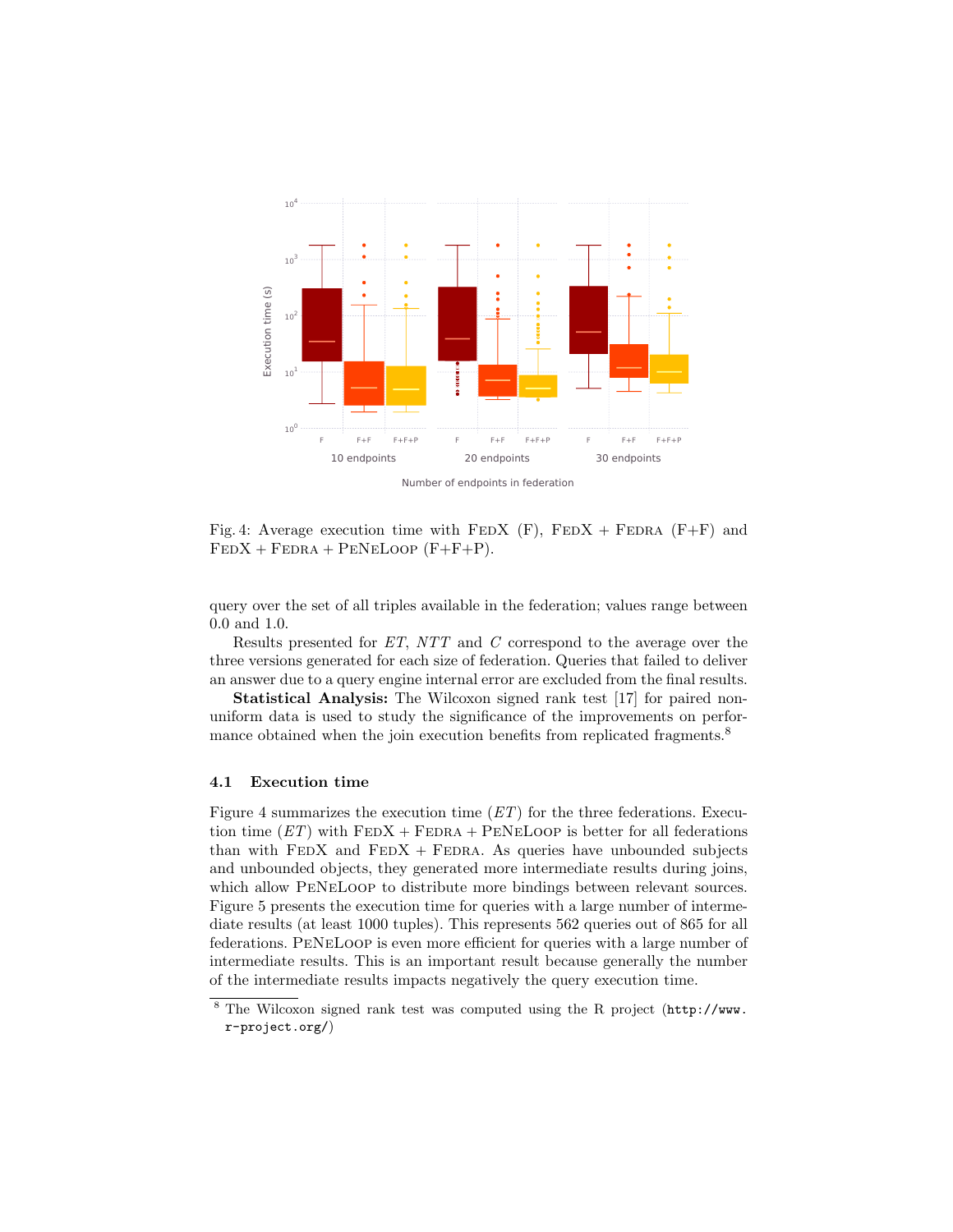<span id="page-8-0"></span>

Number of endpoints in federation

Fig. 5: Average execution time with  $FEDX$  (F),  $FEDX + FEDRA$  (F+F) and  $FEDX + FEDRA + PENELoop (F + F + P)$  for queries with at least 1000 intermediate results.

Both  $FEDX + FEDRA$  and  $FEDX + FEDRA + PENELoop$  benefit from the reduction of transferred tuples granted by FEDRA, which reduce the number of mappings that PeNeLoop can distribute.

To confirm that PENELOOP reduces the execution time of  $FEDX + FEDRA$ , a Wilcoxon signed rank test was run for results of Figure [4](#page-7-1) with the hypotheses:  $H0$ : PENELOOP does not change the engine query execution time.  $H1$ : PENELOOP reduces  $FEDX + FEDRA$ 's query execution time.

We obtain p-values no greater than  $1.639 \times 10^{-4}$  for each federation. These low p-values allow for rejecting the null hypothesis that the execution time of  $FEDX + FEDRA$  and  $FEDX + FEDRA + PENELoop$  are the same. Additionally, it supports the acceptance of the alternative hypothesis that  $FEDX + FEDRA +$ PeNeLoop has a lower execution time.

### 4.2 Number of Parallelized Queries

Figure [6](#page-9-0) presents the number of parallelized queries  $(NPQ)$  in  $FEDX + FEDRA +$ PeNeLoop for the three versions of each federation. PeNeLoop increases query parallelization during join processing, especially in larger federations where fragments are more scattered across endpoints. In most cases, queries parallelized by PENELOOP are improved, *i.e.*, they exhibit a lower execution time compared to  $FEDX + FEDRA$ . Parallelized queries with unimproved execution time are those that do not have a large number of intermediate results. Parallelization of such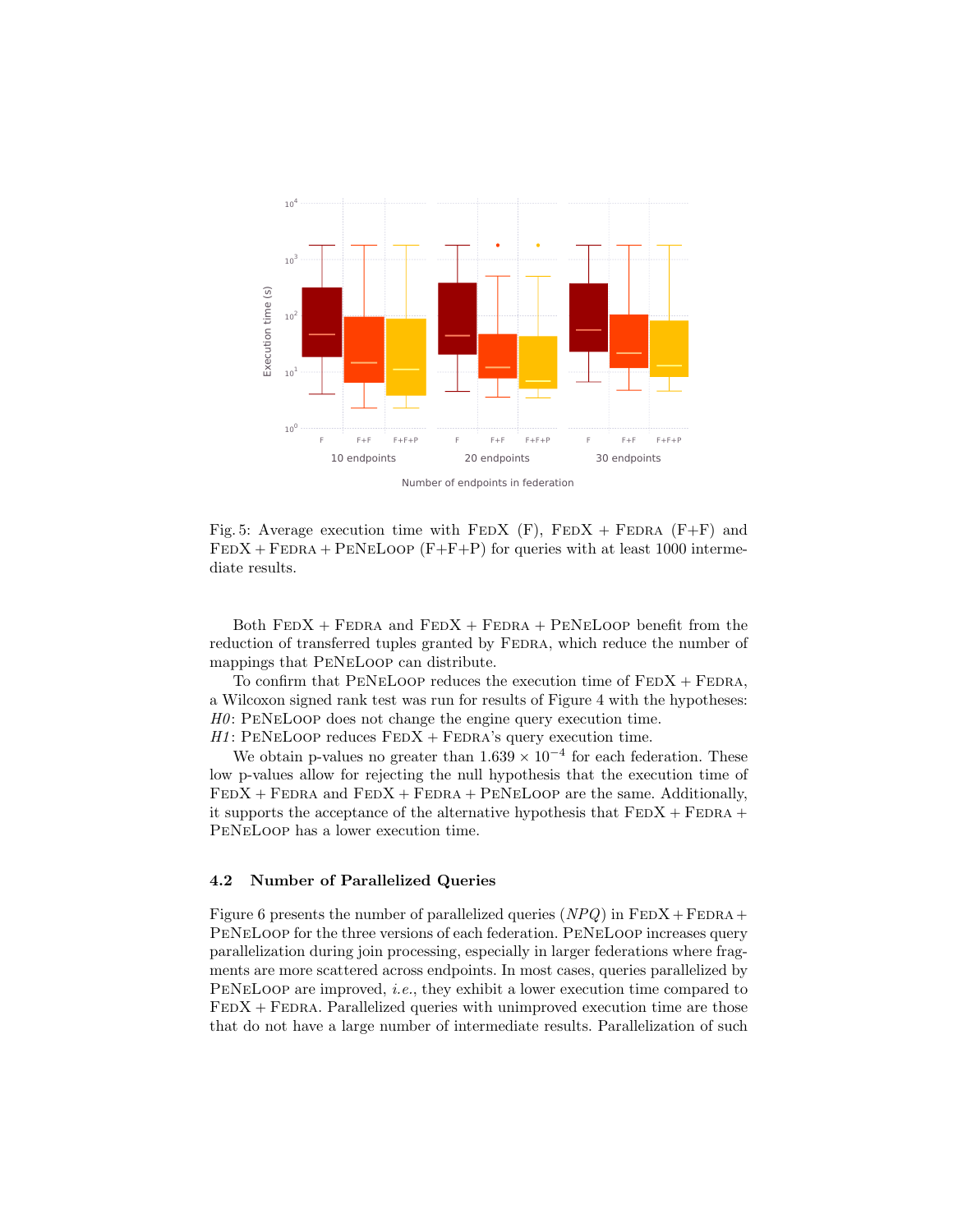<span id="page-9-0"></span>

Fig. 6: Number of parallelized queries with  $FEDX + FEDRA + PENELOOP$ .

queries does not improve query performance, as their joins were not originally costly to evaluate.

As pointed in Figure [6,](#page-9-0) the number of parallelized queries is not constant within different versions the same federation, because the replication schema directly influences query parallelization. When this schema is not designed, as in Linked Open Data, PeNeLoop creates parallelization where locality cannot be used by FEDRA to optimize the query execution plan.

#### 4.3 Number of transferred tuples

Figure [7](#page-10-1) summarizes the number of transferred tuples (NTT) in different federations.  $FEDX + FEDRA + PENELoop$  transfers the same amount of tuples as  $FEDX + FEDRA$ . This demonstrates that PENELOOP does not deteriorate the reduction of transferred tuples provided by FEDRA. Moreover, modifications performed on FEDX to remove some synchronisation barriers do not introduce any difference between  $FEDX + FEDRA$  and  $FEDX + FEDRA + PENELoop$  in terms of number of transferred tuples and do not impact  $FEDX + FEDRA$  performance.

## 4.4 Completeness

Figure [8](#page-11-0) presents results concerning answer completeness  $(C)$  for the different federations. In all cases,  $FEDX + FEDRA + PENELoop$  is able to produce the same answers as  $FEDX + FEDRA$  for all queries.

As observed with the number of transferred tuples (NTT), our modification for  $FEDX$  does not reduce the completeness of  $FEDX$  and  $FEDX + FEDRA$ , which support our claim that this modification does not impact negatively  $FEDX +$ FEDRA.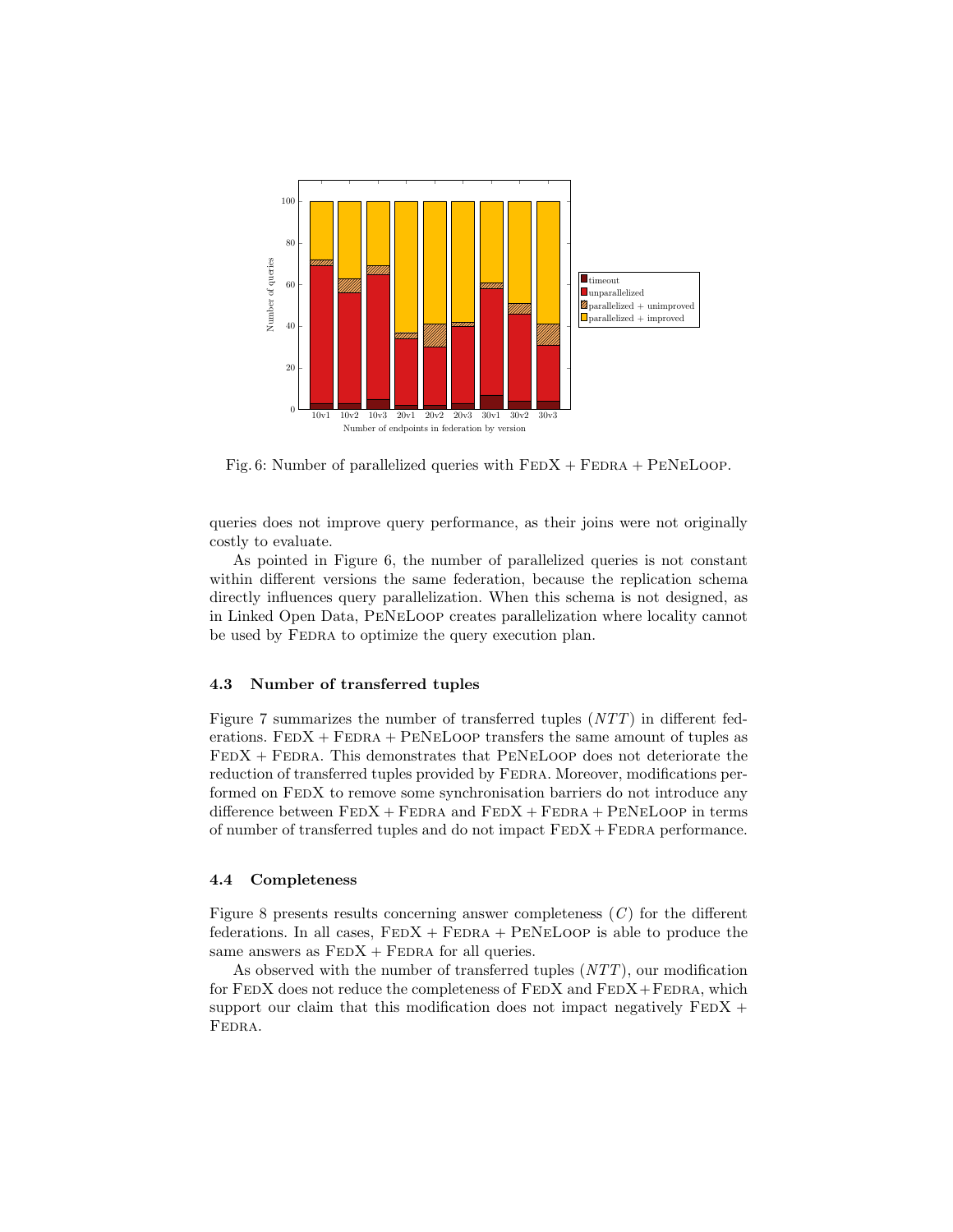<span id="page-10-1"></span>

Number of endpoints in federation

Fig. 7: Average number of transferred tuples with  $FEDX$  (F),  $FEDX$  + FEDRA  $(F+F)$  and  $FEDX + FEDRA + PENELOOP (F+F+P)$ .

#### 4.5 Synthesis

Experimental study results confirm that PeNeLoop can further increase the performance of join processing in presence of replicated fragments. Execution time in average is lower with  $FEDX + FEDRA + PENELoop$  than with  $FEDX$  or  $FEDX + FEDRA$ , and the reduced number of transferred tuples granted by  $FES$ DRA is maintained. Answer completeness is not degraded. PENELOOP is able to parallelize a significant number of queries in presence of replicated fragments and shows to be more efficient on larger federations. Query performance are significantly improved for queries with a large number of intermediate results, and the time to evaluate joins is reduced by taking advantage of parallel processing.

## <span id="page-10-0"></span>5 Related Work

FEDRA [\[11\]](#page-13-3) is a replication-aware source selection that uses data locality produced by replicated fragments to enhance federated query engines performances. FEDRA uses Union and BGP reductions to prune data sources and finds as many sub-queries that can be executed against the same endpoint as possible, leading to evaluation of local joins and a reduced number of transferred tuples. PeNeLoop uses replicated fragments differently. As seen in Section [2,](#page-1-0) Fedra prunes redundant endpoints that cannot be used to creates localities, whereas PeNeLoop uses these endpoints to create more opportunities of parallelization.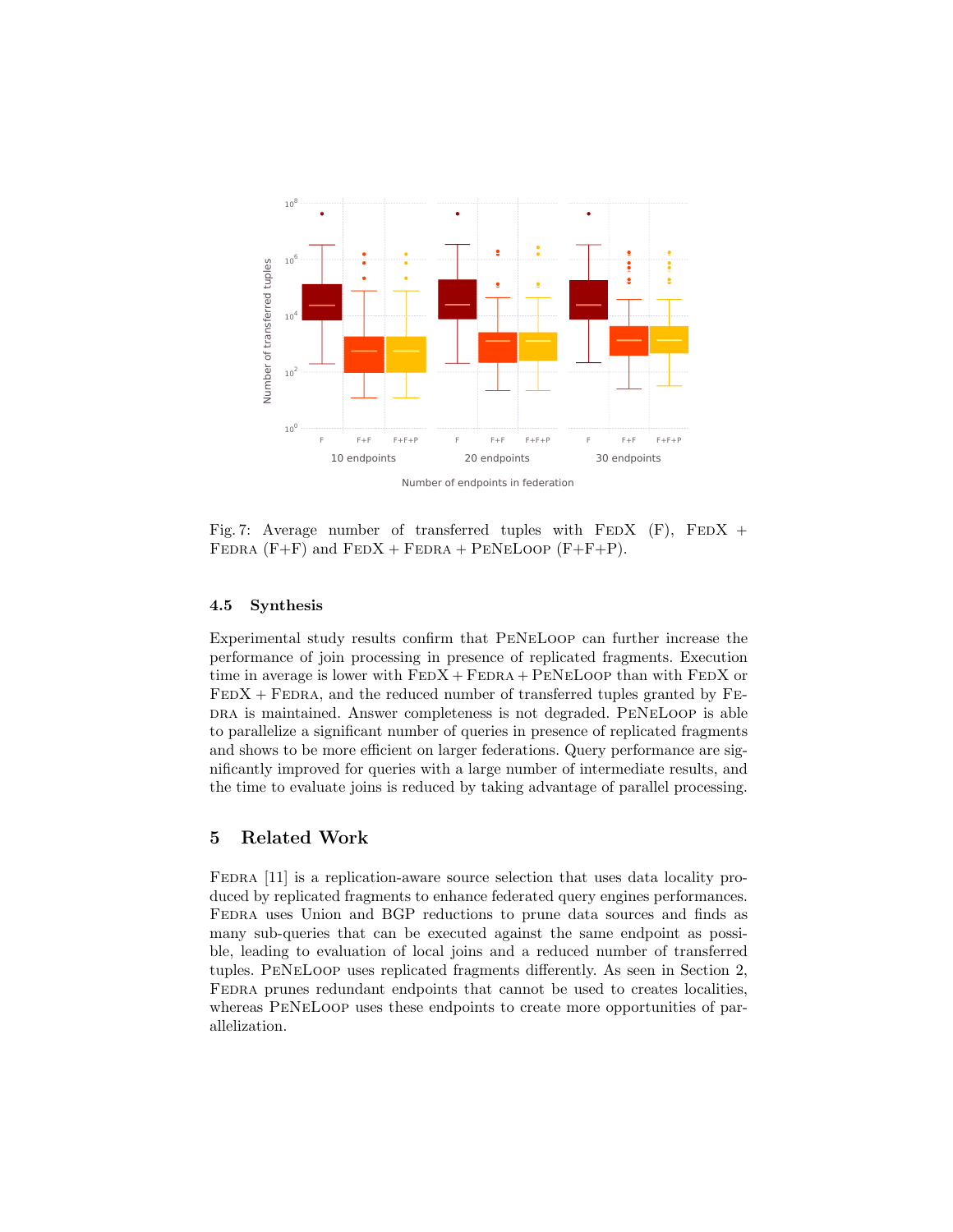<span id="page-11-0"></span>

Fig. 8: Average completeness with  $FEDX$  (F),  $FEDX + FEDRA$  (F+F) and  $FEDX + FEDRA + PENELoop (F+F+P).$ 

LILAC [\[12\]](#page-13-4) is a replication-aware decomposer. Compared to FEDRA, LILAC is able to reduce intermediate results by allocating a triple pattern to several endpoints. As for Fedra, PeNeLoop can reuse source selection performed by LILAC to introduce intra-operator parallelism.

Other existing sources selection techniques reduce the number of selected sources by a federated SPARQL query engine. BBQ [\[9\]](#page-13-7) and DAW [\[14\]](#page-13-5) use sketches to estimate the overlapping among sources, but they only operate on duplicated sources and not on replication itself. They do not provide information about replicated fragments that allow PeNeLoop to efficiently parallelize join processing.

Parallel join processing in distributed database systems has been the subject of significant investigation. Parallel nested loop algorithms have been investigated in [\[4](#page-12-5)[,6\]](#page-12-6), but they do not use replication for parallelization. Instead, replication is mostly used for fault tolerance and to locate data closer to their access points [\[10,](#page-13-8)[13\]](#page-13-2), improving query performance by reducing communication time. PeNeLoop does not use localities created by data redundancy, but opportunities of parallelization created by this redundancy.

Parallel join processing has been also studied in federated query engines. For instance, [\[1,](#page-12-0)[15,](#page-13-1)[7\]](#page-13-9) propose parallel architectures for executing queries concurrently at different data sources. Anapsid [\[1\]](#page-12-0) takes advantage of bushy query execution plans to create *inter-operator parallelism*. FEDX [\[15\]](#page-13-1) implements *bound* joins in a distributed and highly parallelized environment where different subqueries can be executed at the endpoints concurrently. PeNeLoop creates intraoperator parallelism and proposes a more advanced parallel join processing using replication. Similar to FEDX, subqueries are executed concurrently, but they are distributed between endpoints, increasing parallelization.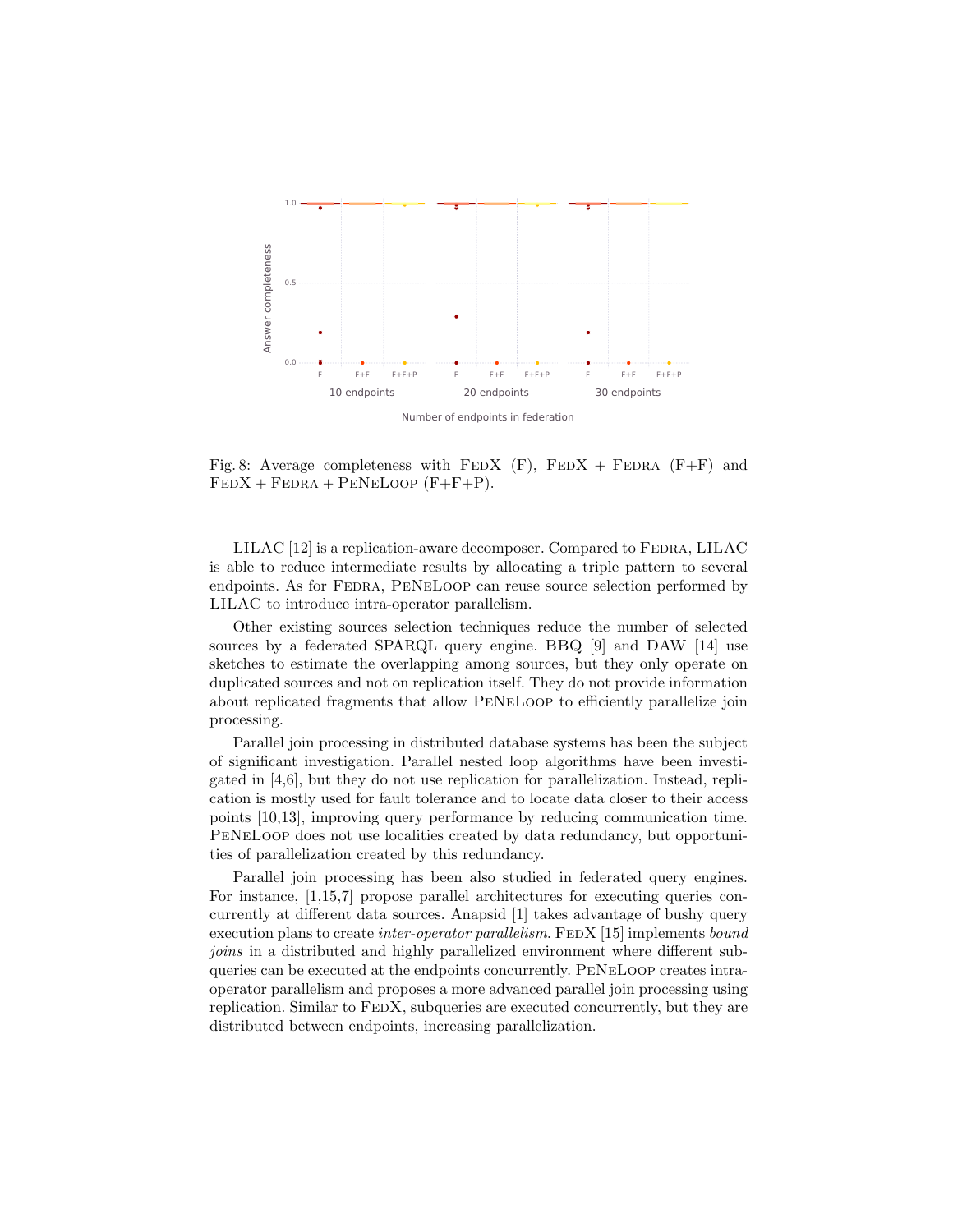To our knowledge, none of existing federated query engines propose to take advantage of replicated data for join processing or propose a replication-aware parallel join operator.

# <span id="page-12-2"></span>6 Conclusions and Future Works

In this paper, we extended a replication-aware federated query engine with a new replication-aware parallel join operator PeNeLoop. PeNeLoop provides intraoperator parallelism relying on replicated data. In this way, PeNeLoop preserves properties of source-selection and query decomposition replication-aware federated query engines. We implemented PENELOOP in FEDX. Evaluation results demonstrates that PeNeLoop improves significantly query performance.

PeNeLoop is the first attempt to use replicated data to parallelize query processing in Linked Open Data and opens several perspectives. First, we made the assumption that the load of the endpoints is uniform during query execution. We can leverage this hypothesis by making PeNeLoop adaptive to the performances of endpoints. Second, we focused on a Nested Loop Join operator, we can also parallelize others operators such as Symmetric Hash-Join [\[18\]](#page-13-10) used in Anapsid. Finally, we focused on SPARQL endpoints, and we think that parallel query processing in presence of replicated fragments can also be applied to the Triple Pattern Fragment approach [\[16\]](#page-13-11).

Acknowledgments. This work is partially supported through the FaBuLA project, part of the AtlanSTIC 2020 program.

# References

- <span id="page-12-0"></span>1. Acosta, M., Vidal, M.E., Lampo, T., Castillo, J., Ruckhaus, E.: Anapsid: an adaptive query processing engine for sparql endpoints. In: International Semantic Web Conference. pp. 18–34. Springer (2011)
- <span id="page-12-3"></span>2. Aluç, G., Hartig, O., Ozsu, M.T., Daudjee, K.: Diversified stress testing of rdf data management systems. In: International Semantic Web Conference. pp. 197– 212. Springer (2014)
- <span id="page-12-4"></span>3. Aluç, G., Ozsu, M., Daudjee, K., Hartig, O.: chameleon-db: a workload-aware robust rdf data management system. university of waterloo. Tech. rep., Tech. Rep. CS-2013-10 (2013)
- <span id="page-12-5"></span>4. Bitton, D., Boral, H., DeWitt, D.J., Wilkinson, W.K.: Parallel algorithms for the execution of relational database operations. ACM Transactions on Database Systems (TODS) 8(3), 324–353 (1983)
- <span id="page-12-1"></span>5. Buil-Aranda, C., Hogan, A., Umbrich, J., Vandenbussche, P.Y.: Sparql webquerying infrastructure: Ready for action? In: International Semantic Web Conference. pp. 277–293. Springer (2013)
- <span id="page-12-6"></span>6. DeWitt, D.J., Naughton, J.F., Burger, J.: Nested loops revisited. In: Parallel and Distributed Information Systems, 1993., Proceedings of the Second International Conference on. pp. 230–242. IEEE (1993)